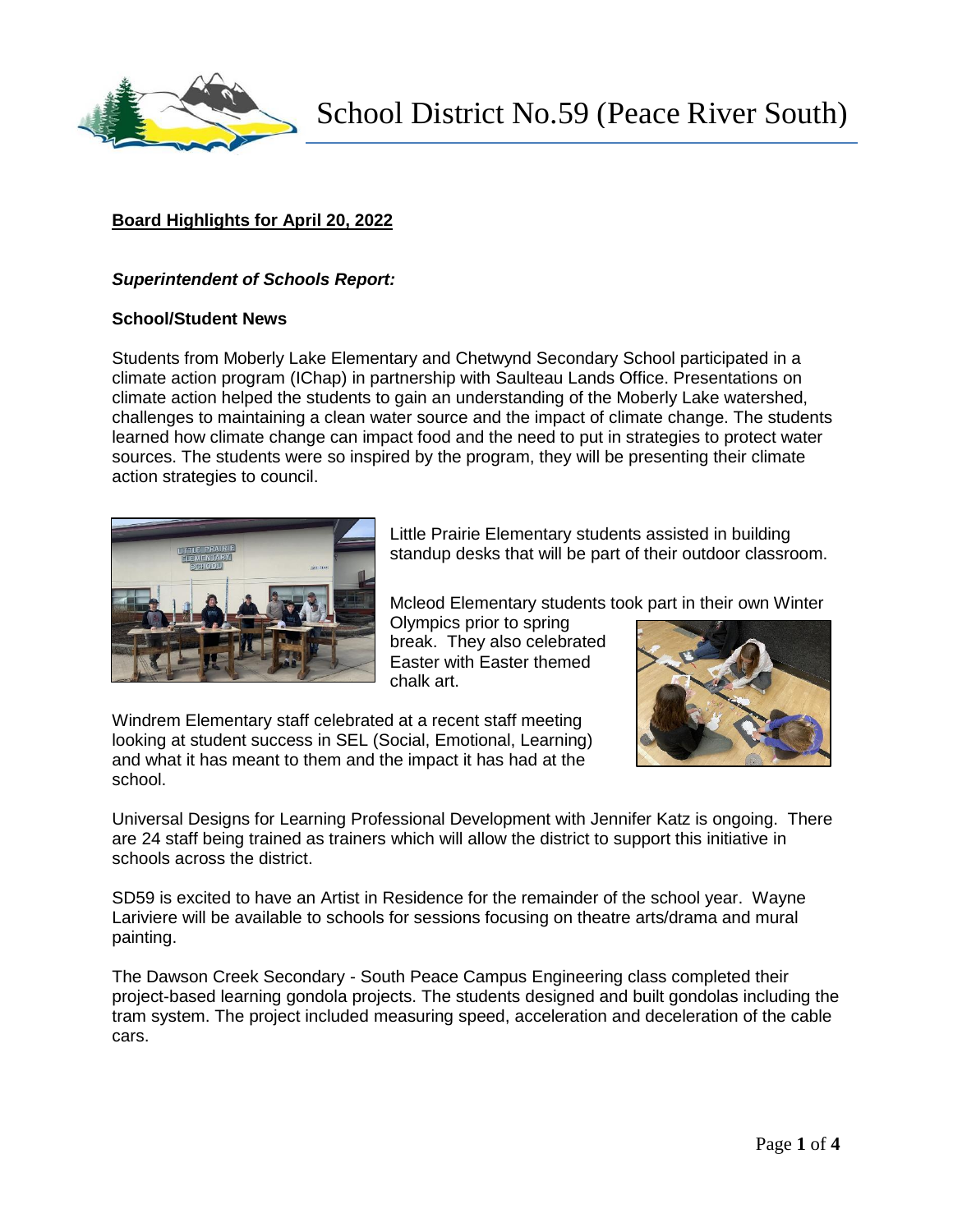TRSS is celebrating SOGI, inclusion, diversity and pride by decorating bulletin boards throughout the school.

Chetwynd Secondary had a busy March, celebrating Pi day on March  $14<sup>th</sup>$ . They also held the following events:

- Shamrock showdown
- Intramural basketball
- Rock/Paper/Scissors competition
- Staff led games event day
- Whole school Easter egg hunt





At Don Titus Montessori School, students took part in St. Patrick's Day celebrations with Lucky Charms math. The Chetwynd Art Council recently led grade 6-7 students through an art colour workshop. The new Don Titus breakfast program is well attended, and with the arrival of spring, baby chicks have hatched.



At Canalta Elememntary, Mrs. Lockhart's class has built models explaining the breakdown of atoms, protons and neutrons. Students in grade 7 have been doing skipping presentations and performances at school assemblies. At the spring break assembly there was a presentation of erupting elephant toothpaste which compared the eruption to social and emotional eruptions.

The Gwillim Lake Adventure Race will be held this year on May 27-28 at the Pat O'Reilly Outdoor Education Site. Students in grades 6-12 can sign up for the event

# **2022-23 School Calendar**

The 2022-23 school calendar was previously adopted in the March board meeting; however, since then, the provincial government has announced the National Day for Truth and Reconciliation (September 30<sup>th</sup>) will be recognized as a provincial statutory holiday. With this announcement, a revision to the 2022-2023 calendar was made. This change impacts daily the number of instructional days and the number of instructional minutes per day.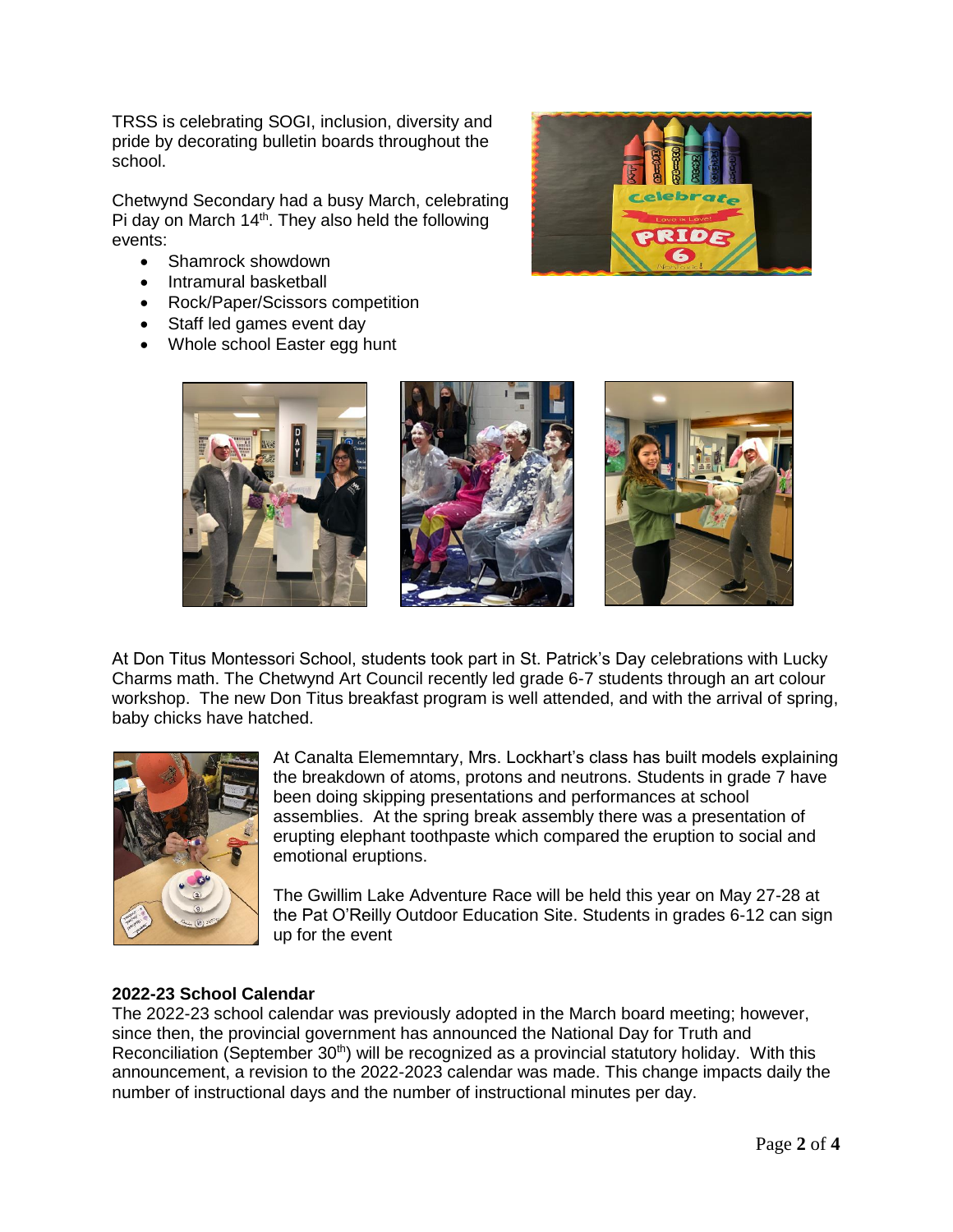Additionally, in the previously adopted calendar, the November Non-Instructional Day (NID) was identified on two different dates. This calendar confirms that this NID will take place on Friday, November 25.

The revised calendar will be circulated until May  $9<sup>th</sup>$  for public feedback and presented in the May 18<sup>th</sup> board meeting for adoption. Feedback may be sent to Jan Proulx at [japroulx@sd59.bc.ca.](mailto:japroulx@sd59.bc.ca)

# **International Field Trip**

The Board of Education provided approval to proceed with planning an international field trip to Costa Rica in the spring of 2023. The trip is for students of the Chetwynd Secondary girls' basketball team.

# **Indigenous Education Updates**

The following updates were provided by the Ministry of Education:

- September  $30<sup>th</sup>$  will be recognized as National Day for Truth and Reconciliation.
- Action plan to implement the United Nations Declaration on the Rights of Indigenous Peoples.
- Implementation of new graduation requirements focus on Indigenous Education as part of the province's commitment to truth, reconciliation, and anti-racism.
- National Indigenous Day will be celebrated on June 21<sup>st</sup>.

### *Reports from the Secretary Treasurer:*

#### **Finance Reports**

The Secretary Treasurer presented the monthly finance reports as of March 31, 2022.

#### **2022-23 Preliminary Operating Grant**

The Preliminary Base Operating Grant Funding for the 2022-23 school year was announced on March 18, 2022. The District is projecting a preliminary enrolment count of 3655 FTE with total funding of \$46,050,799.

#### **2022-23 Budget Recommendations**

The Secretary Treasurer presented the 2022-23 budget recommendations and announced a new process for the consultation of the annual budget. The 2022-23 annual budget will be presented to the board at the May  $18<sup>th</sup>$  public board meeting. A public consultation meeting will be scheduled for individuals and stakeholders to provide feedback before a final budget is adopted at the June 22<sup>nd</sup> public board meeting.

#### **Appointment of Election Officers**

The board appointed Melissa Panoulias as Chief Election Officer and Richell Schwartz as Deputy Election Officer for the 2022 General School Trustee Election. The process has began for the school trustee election which will be held on October 15, 2022.

For more information about becoming a school trustee or to download the School Trustee Candidate Guide visit the BCSTA website: [https://bcsta.org/resources-and-services/trustee](https://bcsta.org/resources-and-services/trustee-elections/)[elections/.](https://bcsta.org/resources-and-services/trustee-elections/)